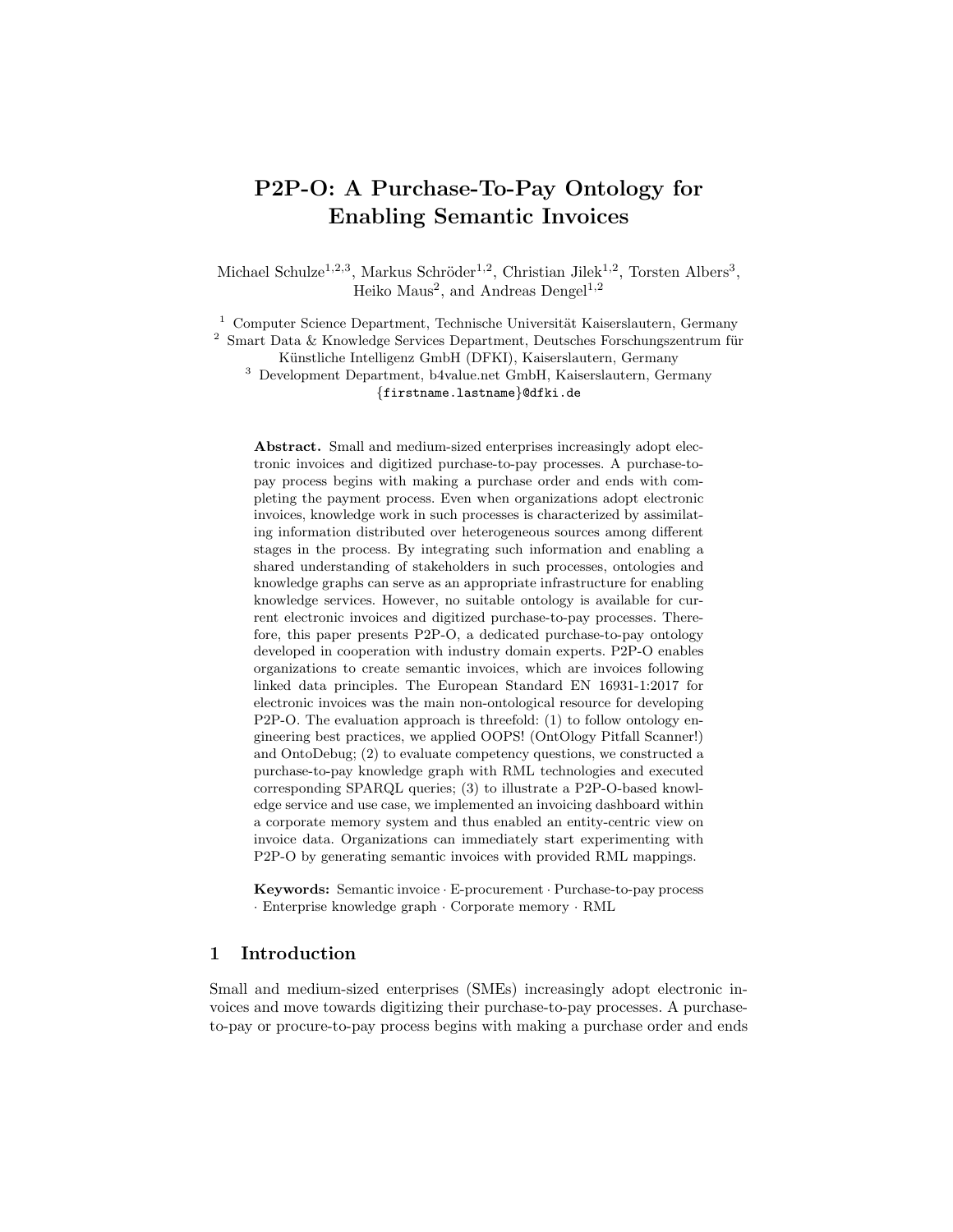with completing the payment process [\[19\]](#page-14-0). In such processes, invoice processing is an ubiquitous task [\[19\]](#page-14-0). This requires besides information on invoices, also information on other documents, such as delivery notes, credit notes or reports on service provisions. Also frequently needed is background information from various data collections, such as suppliers, product catalogs or purchase-to-pay policies. Therefore, this kind of knowledge work is characterized by searching and assimilating information distributed over heterogeneous sources among different stages in the process. Jain & Woodcock [\[19\]](#page-14-0) estimate that 21% of tasks in the field of invoice processing will be hard to process automatically. Consequently, even when SMEs adopt electronic invoices, human effort in purchase-to-pay processes will continue to be essential.

To assist knowledge workers in such digitized purchase-to-pay processes, knowledge graphs [\[9\]](#page-14-1) can serve as an appropriate infrastructure for enabling knowledge services by integrating distributed and heterogeneous information from document-based and other data sources. We envision a personal "information butler" [\[6\]](#page-13-0), who is able to proactively deliver pertinent information depending on a given work context [\[21\]](#page-14-2). In purchase-to-pay processes, this context might be a task involving verification of a corrective invoice based on an initial invoice, a purchase order and reports on service provisions. Having a purchaseto-pay knowledge graph also enables the integration into a knowledge description layer of a corporate memory [\[1\]](#page-13-1). This provides an appropriate infrastructure for knowledge services embedded into the office environment of daily work [\[24\]](#page-14-3).

In line with the definition of a knowledge graph suggested by Ehrlinger  $\&$ Wöß [\[9\]](#page-14-1), we see an ontology as an inherent part of a knowledge graph. However, to the best of our knowledge, there is no purchase-to-pay ontology available suiting our requirements and goals. These are as follows: describing and interrelating information on current electronic invoices, relating invoices to a corresponding purchase-to-pay process and adhering to industry standards. Related and established ontologies in the field, such as the Financial Industry Business Ontology (FIBO) [\[3\]](#page-13-2) or the GoodRelations Ontology [\[17\]](#page-14-4), have a different focus and thus do not provide sufficient vocabulary to meet these requirements. Therefore, this paper presents P2P-O, a dedicated purchase-to-pay ontology.

P2P-O is developed in cooperation with industry domain experts and aligned with the core invoice model of the European Standard EN 16931-1:2017 (EN16931) [\[10\]](#page-14-5). Thus, electronic invoices can be upgraded to semantic invoices, which we define as invoices following linked data principles. Besides enabling knowledge services, semantic invoices also enable new kinds of queries. This is evident in the case of incorporating linked open  $data<sup>4</sup>$  $data<sup>4</sup>$  $data<sup>4</sup>$  in federated queries, thus allowing SMEs, for example, to filter which of their products are sold in cities with more than 50.000 inhabitants. Adoption of e-invoices is also associated with positive social and financial consequences. It is estimated that the adoption reduces one million tones of CO2 emissions a year<sup>[5](#page-1-1)</sup>. Also, it helps with reducing the VAT gap

<span id="page-1-0"></span> $^4$  <www.lod-cloud.net>

<span id="page-1-1"></span> $^5$  [https://eur-lex.europa.eu/LexUriServ/LexUriServ.do?uri=COM:2010:0712:](https://eur-lex.europa.eu/LexUriServ/LexUriServ.do?uri=COM:2010:0712:FIN:en:PDF) [FIN:en:PDF](https://eur-lex.europa.eu/LexUriServ/LexUriServ.do?uri=COM:2010:0712:FIN:en:PDF)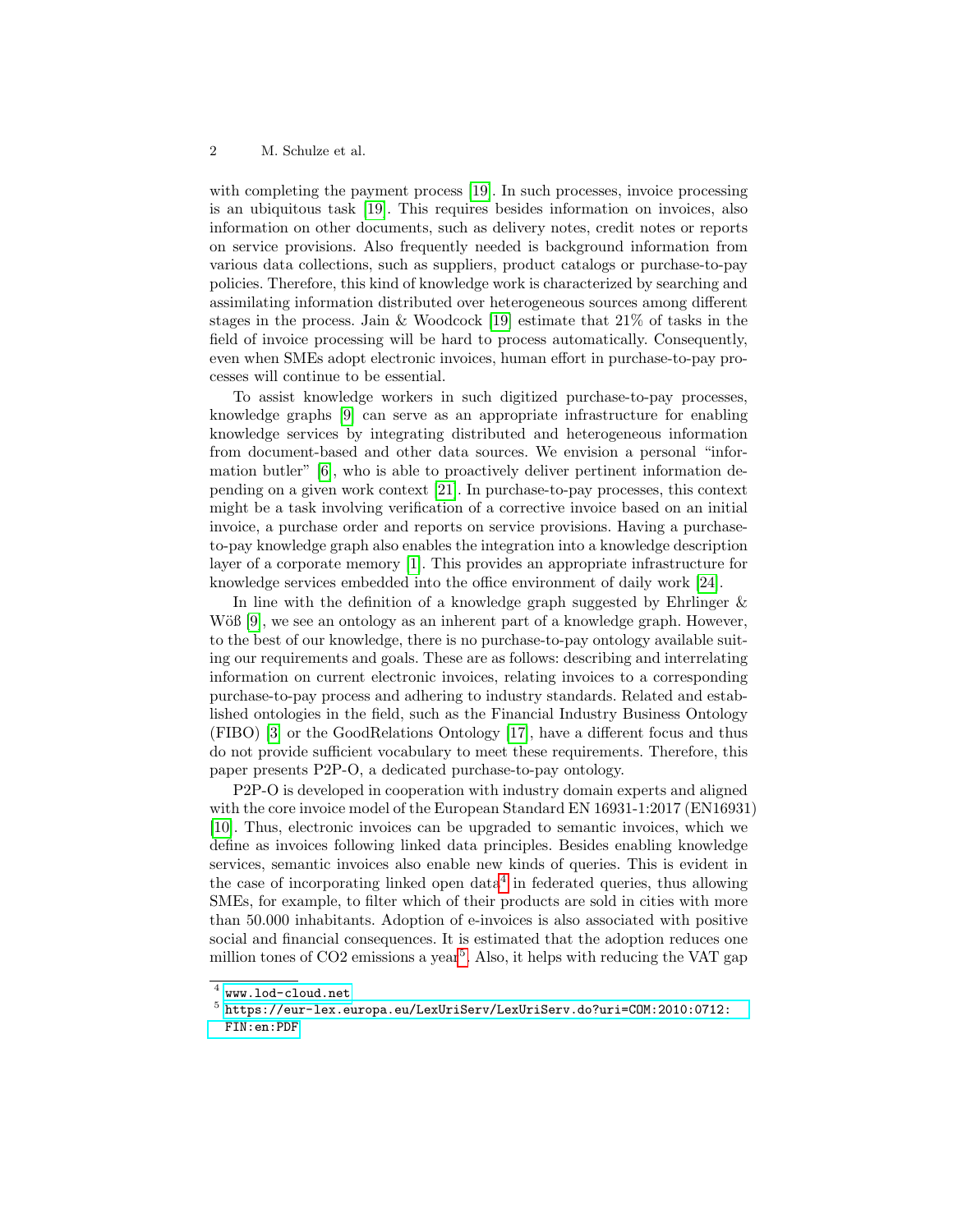resulted from tax fraud and tax evasion [\[22\]](#page-14-6). Financial resources that could be freed up for society. Additionally, it is estimated that in the European Union the adoption can save up to 0.8 % of the gross domestic product (GDP) [\[4,](#page-13-3) [10\]](#page-14-5). This is in particular due to resulted process efficiency [\[10\]](#page-14-5). By providing added value and incentives in form of semantic knowledge services, we also aim to increase adoption rates, especially those from SMEs because their rate is only half the rate of big enterprises  $(22 \%)^6$  $(22 \%)^6$ .

The rest of the paper is structured as follows. The next section introduces purchase-to-pay processes and the European Standard EN16931 as the main non-ontological reused resource. Section [3](#page-3-0) presents the ontology and describes the developing and modeling process. Section [4](#page-9-0) elaborates on the evaluation approach and on an example use case, and Section [5](#page-12-0) covers related resources. We conclude with Section [6](#page-13-4) and provide an outlook on future work.

## 2 Foundations

#### 2.1 Purchase-To-Pay Processes & Electronic Invoices

Figure [1](#page-3-1) depicts a simple instance of a purchase-to-pay process that starts with the sending of a purchase order from the buyer to the seller. After delivering the requested goods or providing the services, the seller sends an electronic invoice to the buyer. In the case of the process in Figure [1,](#page-3-1) a dispute is depicted and thus, finally, a credit note sent to the buyer. Because P2P-O's focus is on electronic documents in such purchase-to-pay processes, Figure [1](#page-3-1) leaves out the actual payments made by the participants as well as the physical exchange of goods.

In practice, purchase-to-pay processes can take on more diverse and complex forms. For instance, instead of sporadic purchase orders (Fig. [1\)](#page-3-1), processes can be periodic based on a contract. Also, despatch and receiving advice documents or service provision documents can be part of purchase-to-pay processes. For a more detailed overview, we kindly refer the reader to the European Standard EN-16931 [\[10\]](#page-14-5). In addition, with respect to the participants in purchase-to-pay processes, buyer, seller, receiver, payee and the respective taxable persons do not necessarily have to be the same [\[10\]](#page-14-5). Summarizing, purchase-to-pay processes are characterized by numerous heterogeneous documents, especially in SMEs where ERP Systems are often missing, as well as by diverging processes.

#### <span id="page-2-1"></span>2.2 The Core Invoice Model in EN 16931-1:2017

In the European Standard EN 16931-1:2017 [\[10\]](#page-14-5), the CEN-CENELEC Management Centre introduces the *core invoice model*. We reused this standard because of its general approach: the model specifies 161 core information elements for electronic invoices that are sufficient for most transactions. Examples for information elements are the invoice number or the buyer name. In transactions where the core invoice model is not sufficient, it can be extended.

<span id="page-2-0"></span> $^6$  [https://eur-lex.europa.eu/LexUriServ/LexUriServ.do?uri=COM:2010:0712:](https://eur-lex.europa.eu/LexUriServ/LexUriServ.do?uri=COM:2010:0712:FIN:en:PDF) [FIN:en:PDF](https://eur-lex.europa.eu/LexUriServ/LexUriServ.do?uri=COM:2010:0712:FIN:en:PDF)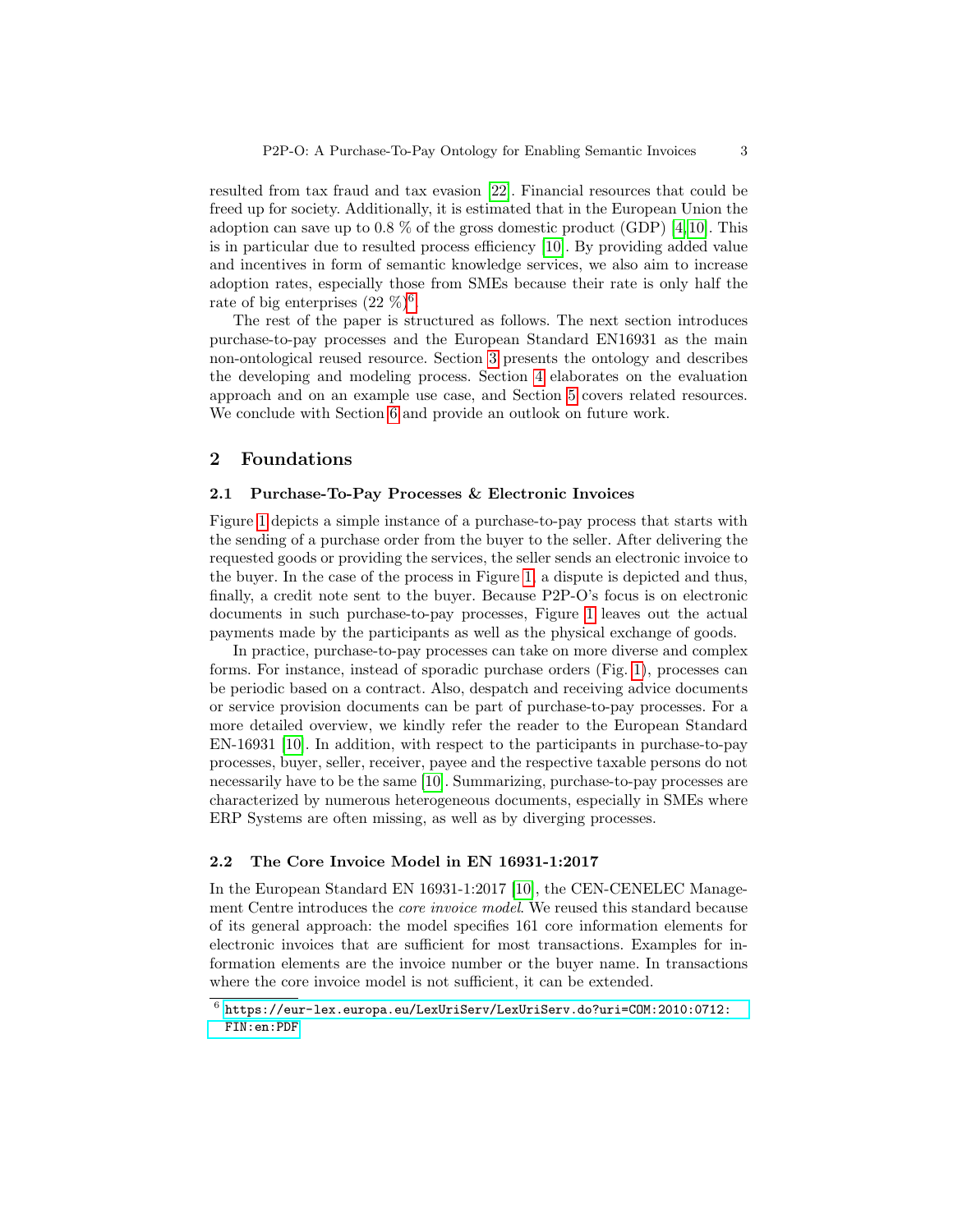<span id="page-3-1"></span>

Fig. 1: Example of a simplified purchase-to-pay process with a dispute

In the model, information elements are organized hierarchically at different levels. On the first level (document level), some elements are not further divided (e.g. the invoice number). Higher levels can group further information elements together. For example, information elements with respect to the seller are grouped at the second level (e.g. seller name) and they can be further divided to a third level (e.g. seller postal address). Information elements in EN16931 are depicted in a tabular form with the following columns:

ID: identifier, e.g. BT-1 for the information element "invoice number" **Level:** level of the information element, e.g.  $+$  for the first level Cardinality: cardinality of the information element, e.g. 1..n Business Term: name, e.g. "invoice number" Description: further details about the information element Usage Note: notes about the practical usage of the information element Requirement ID: the particular requirement specified in EN16931 which is addressed by the information element, e.g. R56

Semantic Data Type: data type, e.g. Text, Identifier or Code

This list will be referred when the modeling process in Section [3.2](#page-4-0) is covered. E-invoices cannot be considered in isolation from the respective purchase-to-pay process as its context. Therefore, EN16931 specifies 12 kinds of purchase-to-pay processes that are supported by the invoice model without any extensions. [\[10\]](#page-14-5)

## <span id="page-3-0"></span>3 P2P-O: The Purchase-To-Pay Ontology

## <span id="page-3-2"></span>3.1 Methodology of the Developing Process

Because EN16931 [\[10\]](#page-14-5) was the main non-ontological resource for developing P2P-O, we followed the NeOn methodology [\[31\]](#page-15-0) since it provides established guidelines for this exact scenario. Additionally, we incorporated advice from Grüninger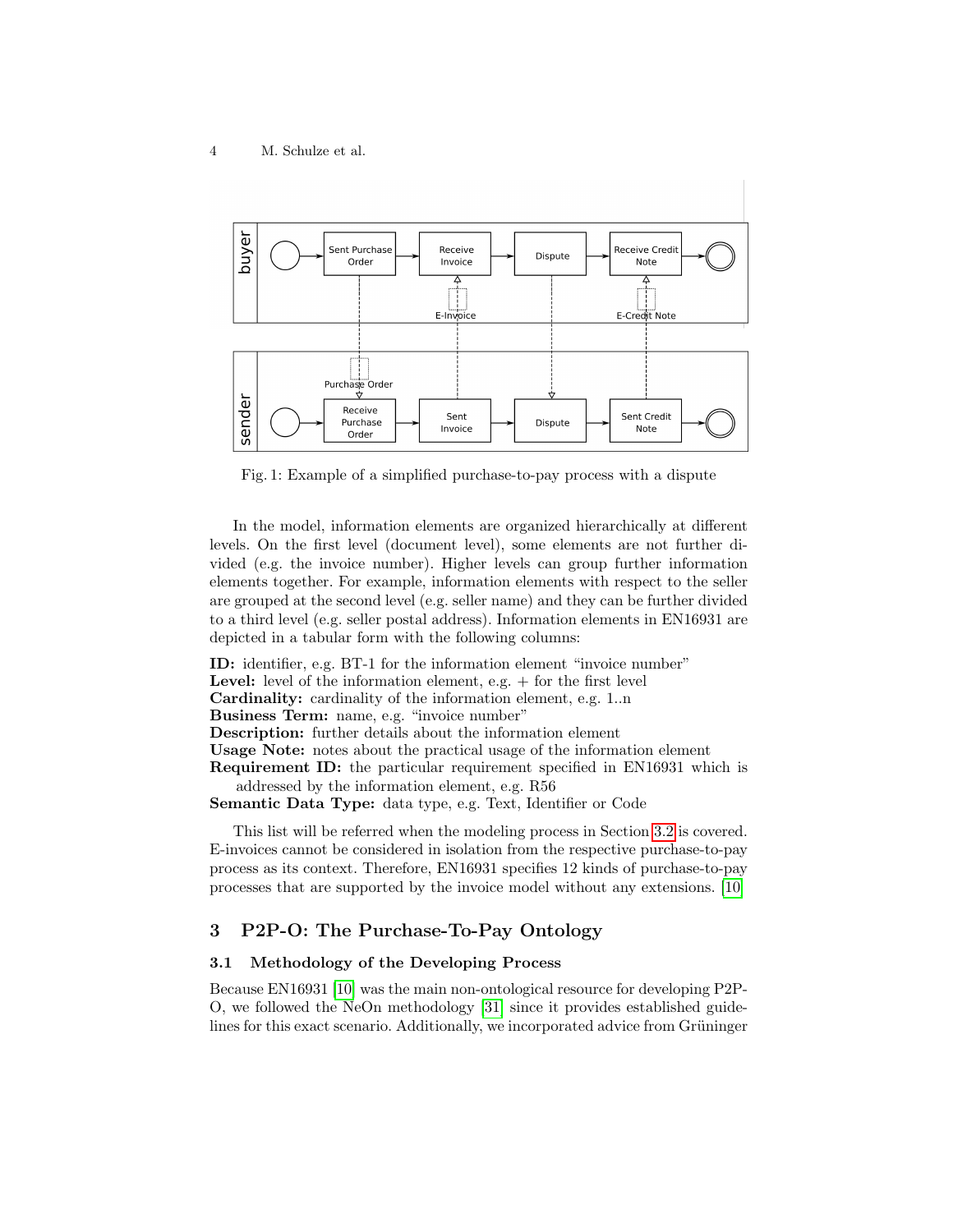<span id="page-4-2"></span>

|                | Identifier Competency Question                                         |  |  |  |  |  |  |
|----------------|------------------------------------------------------------------------|--|--|--|--|--|--|
| C1             | What is the reference number of an invoice?                            |  |  |  |  |  |  |
| C <sub>2</sub> | What is the total amount without value added tax of an invoice?        |  |  |  |  |  |  |
| C3             | Who is the seller on an invoice?                                       |  |  |  |  |  |  |
| C4             | Who is the buyer on an invoice?                                        |  |  |  |  |  |  |
| C5             | What are items listed on the invoice?                                  |  |  |  |  |  |  |
| C6             | What is the address of the buyer?                                      |  |  |  |  |  |  |
| C7             | To what price and quantity was an item on an invoice purchased?        |  |  |  |  |  |  |
| C8             | What are attributes of an item on an invoice?                          |  |  |  |  |  |  |
| C9             | Which organizations purchased an item?                                 |  |  |  |  |  |  |
| C10            | Which organizations sold an item?                                      |  |  |  |  |  |  |
| C11            | To what sort of purchase-to-pay processes does a document belong to?   |  |  |  |  |  |  |
| C12            | What are the documents in a purchase-to-pay process?                   |  |  |  |  |  |  |
| C13            | Which items on invoices have the colors red and blue?                  |  |  |  |  |  |  |
| C14            | To which addresses an organization ordered an item?                    |  |  |  |  |  |  |
| C15            | Which and how many items an organization sold in cities with more than |  |  |  |  |  |  |
|                | 50 000 inhabitants?                                                    |  |  |  |  |  |  |
|                |                                                                        |  |  |  |  |  |  |

Table 1: Excerpt of competency questions for P2P-O.

& Fox [\[15\]](#page-14-7), Hitzler et al. [\[18\]](#page-14-8) and McDaniel & Storey [\[25\]](#page-14-9). For publishing P2P-O, we followed FAIR principles [\[32\]](#page-15-1). The iterative process for developing P2P-O is depicted in Figure [2.](#page-6-0) At first, we specified requirements, scope and competency questions together with domain experts from the TRAFFIQX network<sup>[7](#page-4-1)</sup> (examples in Tab. [1\)](#page-4-2). The set of competency questions has been derived from the requirement specification in EN16931 and has been then enriched. Classes and properties for potential use have subsequently been derived from EN16931 [\[10\]](#page-14-5) until a conceptual model was achieved. Lessons learned from conversations with experts were, for example, which elements on invoices are frequently used and how P2P-O needs to be designed to allow for common extensions.

To reuse ontologies and to incorporate them into P2P-O, we applied, in addition to guidelines in the NeOn methodology [\[31\]](#page-15-0), the validation process for ontologies suggested by McDaniel & Storey [\[25\]](#page-14-9). Accordingly, we verified the adequacy of ontologies based on our requirements, and we assessed them by means of OOPS! (OntOlogy Pitfall Scanner!) [\[28\]](#page-15-2) and OntoDebug [\[30\]](#page-15-3). These tools have also been employed for P2P-O's evaluation.

## <span id="page-4-0"></span>3.2 General Modeling Process

This section describes the general modeling process with the core invoice model [\[10\]](#page-14-5) as its basis. More detailed modeling aspects are addressed in the respective ontology modules in Section [3.3.](#page-5-0) Each column of the core invoice model (Sec. [2.2\)](#page-2-1) has been implemented as follows. For the ID of information elements, we introduced the annotation property seeEN16931-1-2017 so that resources in

<span id="page-4-1"></span><sup>7</sup> <https://www.traffiqx.net/en/about-us>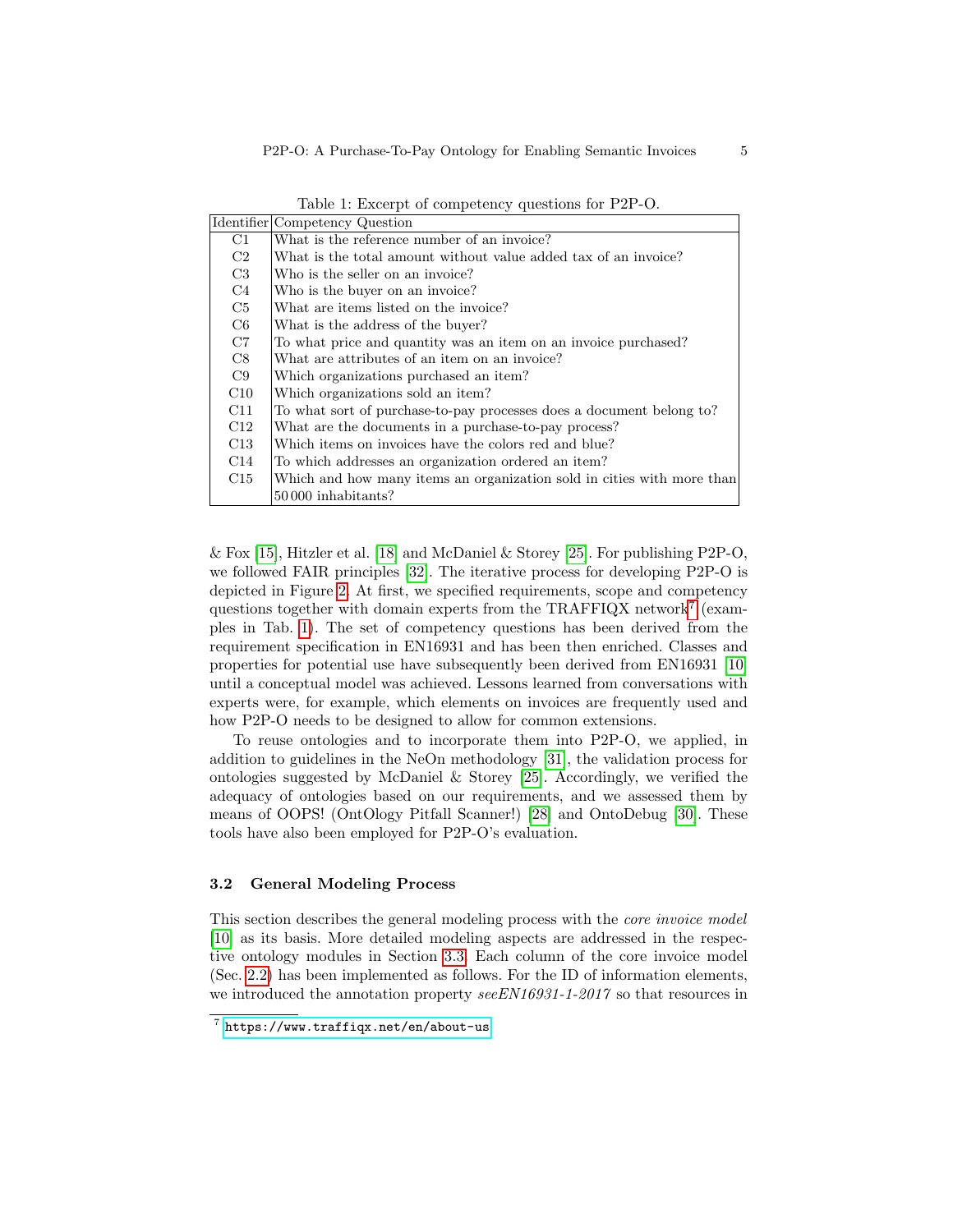P2P-O are linked to information elements in EN16931. This way, it is also possible to query these elements to see how they are modeled in P2P-O. As a result, modeling decisions can be traced from the original invoice model to the ontology and backwards. For the "Business Term" in EN16931, rdfs:label is used and for the "Description"-column rdfs:comment. Usage Notes, however, are modeled with the annotation property *usage note* from FIBO [\[3\]](#page-13-2). Cardinality statements were encoded with OWL class restrictions. For the data type Text in EN16931, xsd:string was used. This was also used for the type Code because it only consists of one text field [\[10\]](#page-14-5). However, for the identifier datatype in EN16931 also information regarding the identifier scheme and its version is needed. Therefore, we modeled it as a dedicated class Identifier rather than as a property like in Schema.org [\[16\]](#page-14-10) or DCMI Metadata Terms [\[5\]](#page-13-5).

#### <span id="page-5-0"></span>3.3 Ontology Description

P2P-O comprises seven modules, 54 classes, 169 properties and 1438 axioms. Table [2](#page-5-1) summarizes reused ontologies and vocabularies. An important requirement for reusing ontologies was that a permissive license has been specified. To not clutter P2P-O, only selected statements are reused instead of importing entire ontologies. This was especially problematic in the case of FIBO [\[3\]](#page-13-2) due to long import chains. Figure [3](#page-6-1) illustrates an excerpt of P2P-O's schema which will be referred at appropriate places in the following remarks on the various modules.

Table 2: Reused ontologies and vocabularies in P2P-O.

<span id="page-5-1"></span>

| Prefix      | Namespace                                                                                                                                                                                                                                                                                                                                                                 | Source             |  |  |
|-------------|---------------------------------------------------------------------------------------------------------------------------------------------------------------------------------------------------------------------------------------------------------------------------------------------------------------------------------------------------------------------------|--------------------|--|--|
| vcard       | http://www.w3.org/2006/vcard/ns#Address                                                                                                                                                                                                                                                                                                                                   | [40]               |  |  |
| fibo-fnd-   | $\vert$ https://spec.edmcouncil.org/fibo/ontology/FND/<br>http://xmlns.com/foaf/0.1/<br>http://www.w3.org/ns/org#<br>http://www.w3.org/2001/XMLSchema<br> ontodebug http://ainf.aau.at/ontodebug#<br>http://www.w3.org/2004/02/skos/core#<br>http://purl.org/dc/terms<br>$\frac{\text{http://www.w3.org/2002/07/owl#}}{$<br>$http://www.w3.org/1999/02/22-rdf-syntax-ns#$ |                    |  |  |
| omg         | https://www.omg.org/spec/LCC/Countries/CountryRepresentation/                                                                                                                                                                                                                                                                                                             | [27]               |  |  |
| foaf        |                                                                                                                                                                                                                                                                                                                                                                           | $[33]$             |  |  |
| org         |                                                                                                                                                                                                                                                                                                                                                                           | [39]               |  |  |
| <b>xsd</b>  |                                                                                                                                                                                                                                                                                                                                                                           | [36]               |  |  |
|             |                                                                                                                                                                                                                                                                                                                                                                           | [30]               |  |  |
| <b>skos</b> |                                                                                                                                                                                                                                                                                                                                                                           | $[34]$             |  |  |
| dcterms     |                                                                                                                                                                                                                                                                                                                                                                           | $\lceil 5 \rceil$  |  |  |
| lowl        |                                                                                                                                                                                                                                                                                                                                                                           | $\left[ 35\right]$ |  |  |
| ∣rdf        |                                                                                                                                                                                                                                                                                                                                                                           | [37]               |  |  |
| rdfs        | $\frac{3 \text{http:}}{\text{wtp:}}$ www.w3.org/2000/01/rdf-schema#                                                                                                                                                                                                                                                                                                       | [38]               |  |  |

**Module** *item*. The *item* module allows to describe specific items or products listed on invoices. The term "item" not only refers to a specific traded product, for example a printer, but to anything that can be listed on invoices, for example a working hour. In the purchase-to-pay domain, the term "item" is according to domain experts and EN16931 [\[10\]](#page-14-5) the preferable one opposed to the term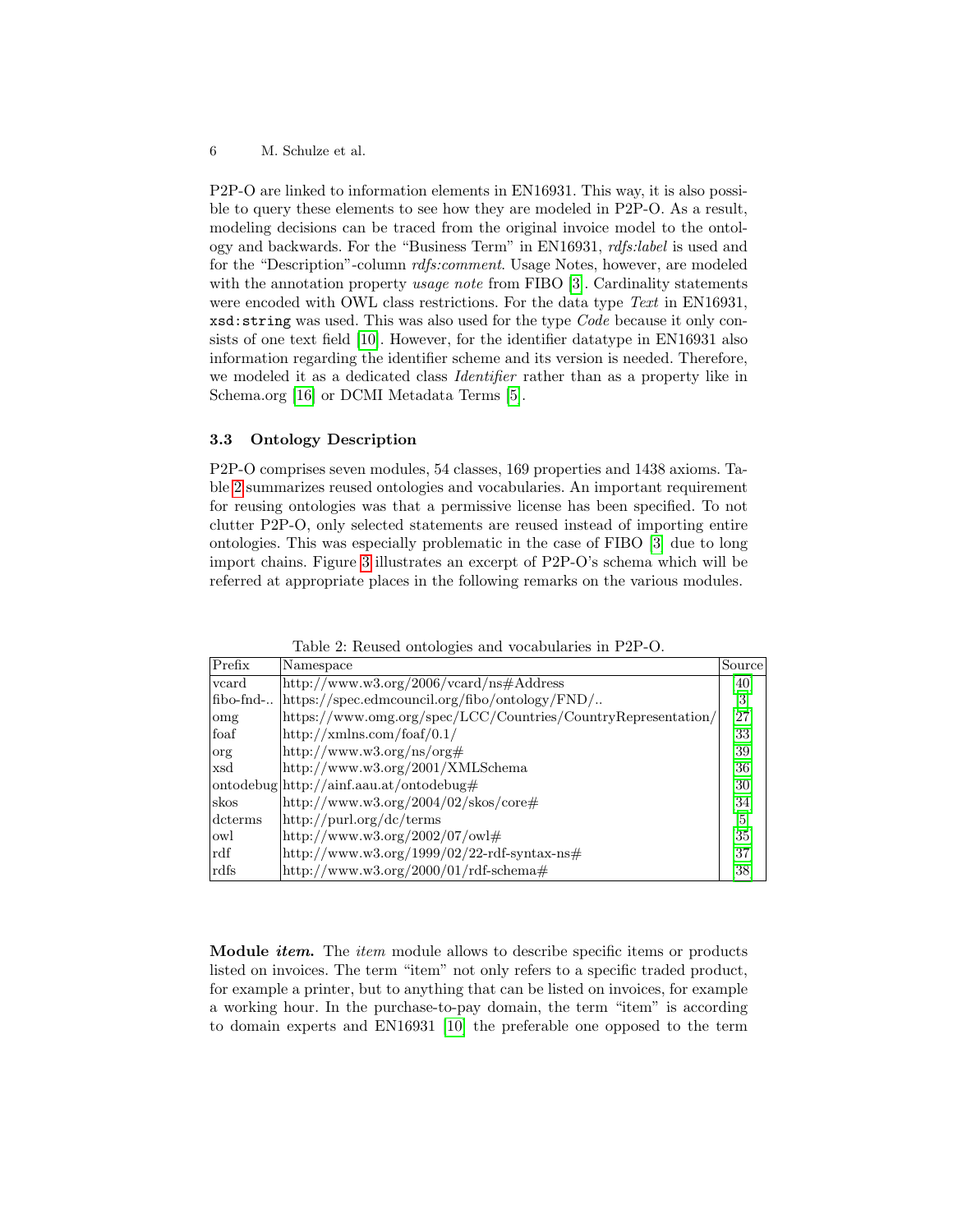<span id="page-6-0"></span>

Fig. 2: Methodology for developing P2P-O based on the NeOn Methodology [\[31\]](#page-15-0)

<span id="page-6-1"></span>

Fig. 3: Excerpt of classes and their relationships in P2P-O. AmountOfMoney [\[3\]](#page-13-2) and FormalOrganization [\[39\]](#page-15-7) are reused.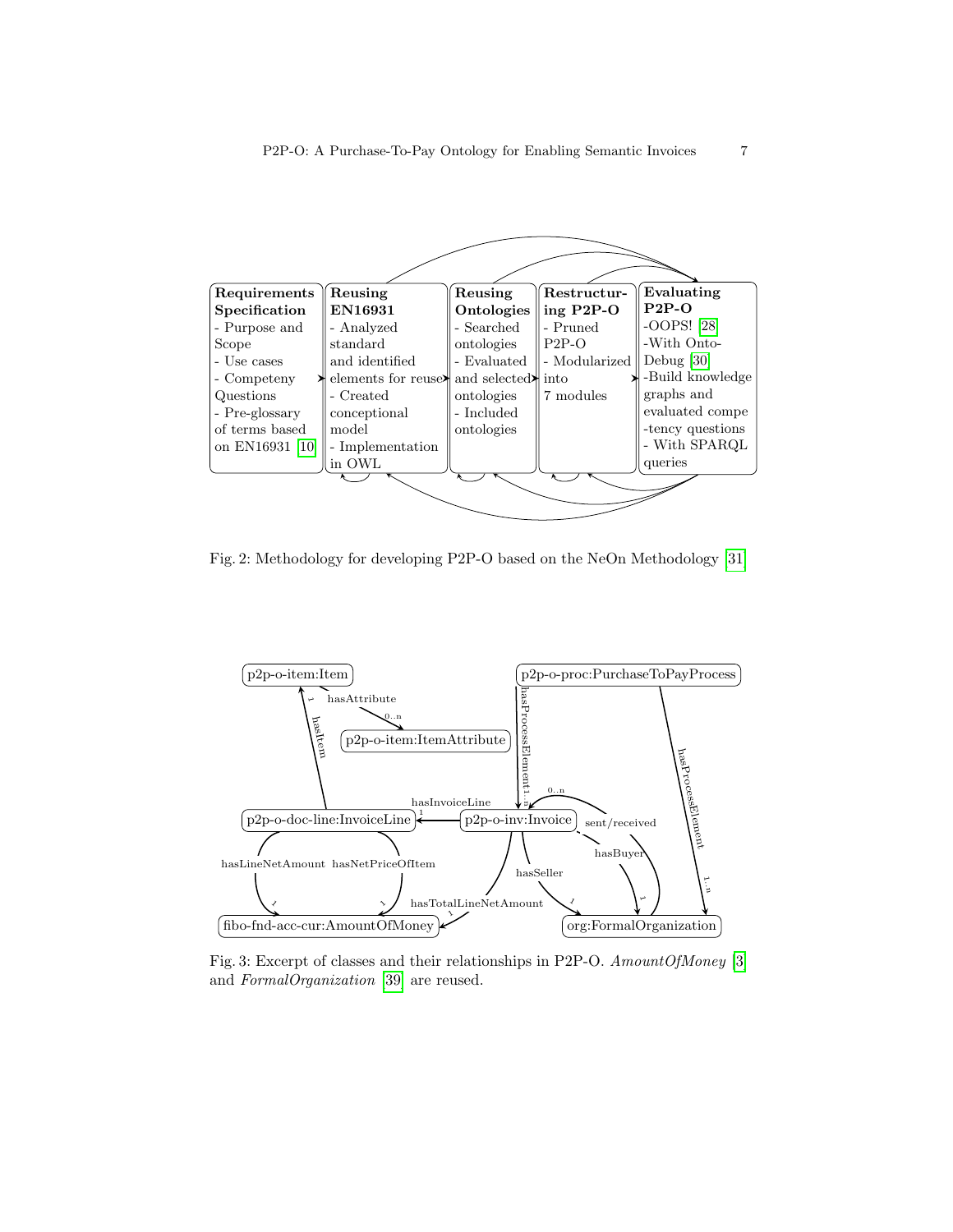"product". However, the term "product" is also commonly used interchangeably and therefore included as a synonym for item. According to EN16931 [\[10\]](#page-14-5), it is only required for an item to have a name, but it can optionally have attributes as well. To easily enable queries such as "retrieve all items on invoices with the colors red and blue" (Tab. [1\)](#page-4-2), an attribute is modeled as a separate class named ItemAttribute (Fig. [3\)](#page-6-1). If an item does have such an attribute, this attribute must have one name (e.g. color) and one value (e.g. red) [\[10\]](#page-14-5).

Module *price*. With the *price* module, it is not only possible to describe prices of items but also to make statements about monetary amounts on invoices, such as the total amount with value added tax. Consequently, the class  $AmountOf$ -Money, which is reused from FIBO [\[3\]](#page-13-2), is extensively used across P2P-O (Fig. [3\)](#page-6-1). In contrast to EN16931's implications, we have decided not to link the currency-property directly to the Invoice-class but to the AmountOfMoney-class. In our view, this is semantically more appropriate, opens opportunities for reuse and includes the flexibility for stating that the amount of the total value added tax might be in another currency. All other instances of AmountOfMoney in the same invoice must still link to the same currency [\[10\]](#page-14-5).

Module *documentline*. The *documentline* module is responsible for lines or positions on a document. As a core function, it enables to make statements about prices and quantities of items listed on documents. Therefore, it imports the modules item and price. As implied by EN16931 [\[10\]](#page-14-5), a document line in P2P-O has exactly one item, which is expressed by the *hasItem*-property (Fig. [3\)](#page-6-1). The assured one-to-one relationship between DocumentLine and Item is essential to relate statements on document line level unambiguously to a corresponding item. Prices about items are made in this module rather than in the *item* module. This allows the expression of more than one price for an item and the traceability of prices to the context of a transaction.

Module *organization*. The *organization* module is for describing organizations participating in purchase-to-pay processes. It heavily reuses vocabularies from other ontologies because adequate solutions for our purposes already existed. For instance, this module includes FormalOrganization from The Organization Ontology [\[39\]](#page-15-7) and Address from the vCard Ontology [\[40\]](#page-15-4). The BusinessRelationship-class is intended to describe a dyadic business relationship. Organizations are linked to a business relationship via the hasCustomer- and hasSupplier-property. BusinessRelationship is not implied by EN16931 [\[10\]](#page-14-5) but introduced in P2P-O. It is useful to make statements about typical characteristics of a business relationship, such as customer or supplier numbers. These are indeed specified by EN16931, but on the document level [\[10\]](#page-14-5).

Module *document*. The *document* module provides classes and properties that are essential for purchase-to-pay documents in general. For more granular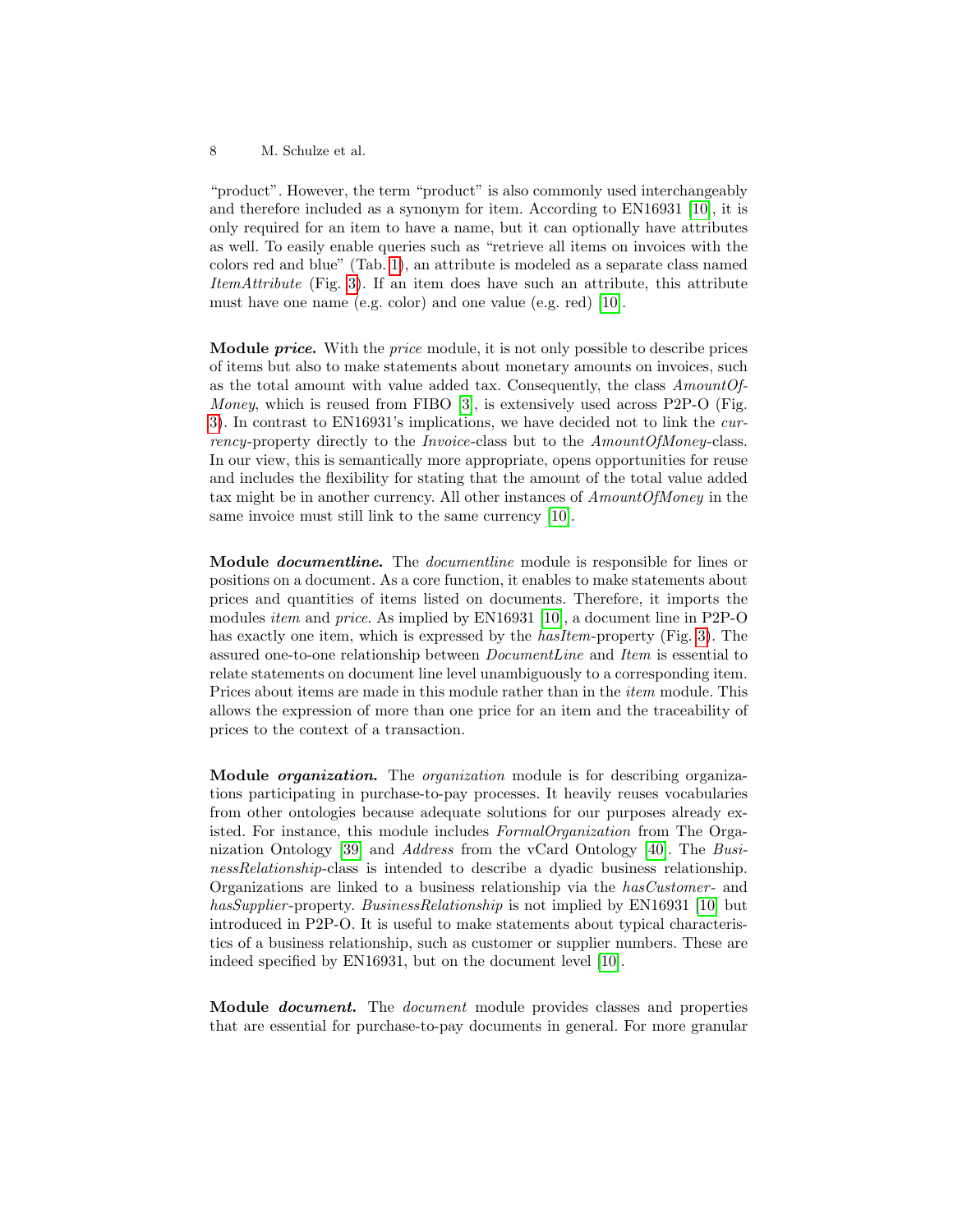vocabulary regarding invoices, which are special kinds of documents, we created a separate module. A document could have been sent or received by an organization. In P2P-O this is expressed by the properties sent and received. Because information about organizations is needed, the organization module is imported. Cross-references between documents can be expressed by using the references object property.

Module *invoice*. Because of the focus of P2P-O on invoices, the *invoice* module is the largest sub-module. It imports the modules document and documentline directly and therefore all other previously introduced modules indirectly as well. It extends the taxonomy of the document module and provides more granular vocabulary for kinds of invoices such as  $E\text{-}FinalIn$ voice and  $E\text{-}$ PartialInvoice. To distinguish credit notes from ordinary invoices, E-CreditNote and E-CommercialInvoice are made disjoint. Therefore, for ordinary invoices, we recommend to use the class E-CommercialInvoice instead of the class E-Invoice.

Furthermore, this module implements all constraints an invoice must satisfy according to EN16931 [\[10\]](#page-14-5). For instance, it must have exactly one seller and one buyer. Particular total amounts are mandatory, like the amounts with and without value added tax. Not mandatory information, such as the allowance amount, are provided as well. An invoice also needs to have at least one instance of the class InvoiceLine (Fig. [3\)](#page-6-1), which is modeled as a subclass of DocumentLine. In P2P-O this is expressed by the *hasInvoiceLine*-property. Information on invoice line level can be thus related unambiguously to information on invoice level, such as the seller and buyer.

Module *process*. According to process requirements in EN16931 [\[10\]](#page-14-5), the process module provides classes for describing specific kinds of purchase-to-pay processes. These are, for instance, a process in which invoiced items are purchased periodically or the payment amount due is paid in advance. These classes are not modeled as disjoint to each other because an instance of a purchase-topay process might fit more than those classes [\[10\]](#page-14-5). For example, a process may include both, a paying upfront and a corrective invoicing process. Documents and purchase-to-pay processes are linked via the hasProcessElement-property and the inverse property *isProcessElementIn* (Fig. [3\)](#page-6-1). With the properties followsDocument and precedesDocument, it is further possible to express that a document precedes or follows another document in a process.

#### 3.4 Availability and Maintenance

P2P-O is available at <https://purl.org/p2p-o> and its accompanying resources at <https://purl.org/p2p-o#res>. For publishing and documenting the ontology, we used WIDOCO [\[12\]](#page-14-11) to stick to open standards and best practices. Also, resources for building knowledge graphs with P2P-O are made available (e.g. RML mappings) as well as an invoice generator for test and evaluation purposes. Because P2P-O should be easily reusable and adoptable by organizations, the ontology is published under a business friendly permissive license.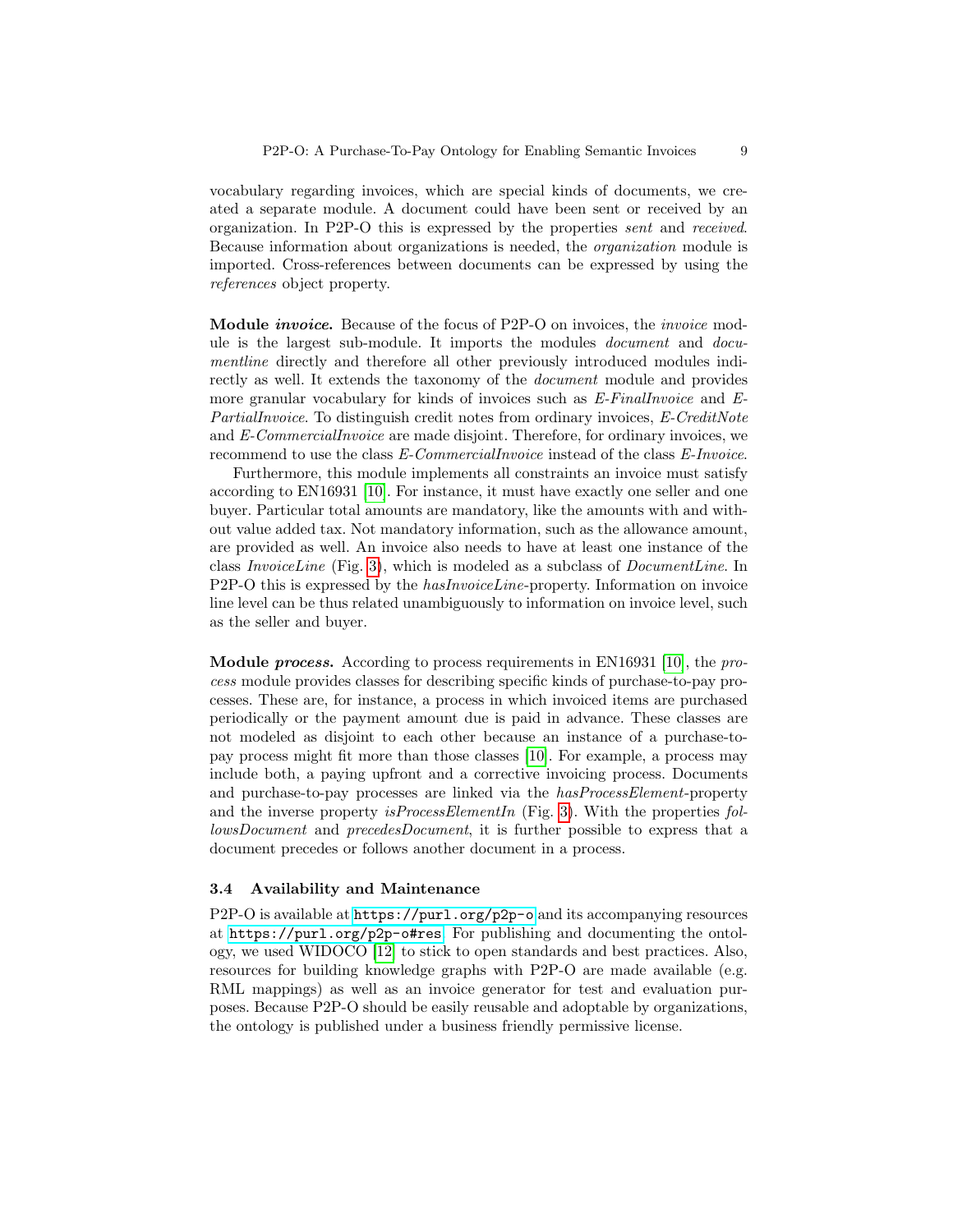Every module of P2P-O has its own version number. When a module becomes backwards incompatible, which we try to avoid, it will be annotated accordingly. The ontology is maintained by a focus group composed of researchers at  $\text{DFKI}^8$  $\text{DFKI}^8$  and domain experts from the TRAFFIQX<sup>[9](#page-9-2)</sup> network. In monthly meetings, P2P-O related topics, issues and applications are discussed. Because of this research-industry cooperation, P2P-O and its accompanying resources (e.g. RML mappings) aim to contribute to the adoption of semantic web technologies, especially the adoption in SMEs by considering their particular challenges.

#### 3.5 Reusability

Because P2P-O is grounded in the core invoice model of EN16931 [\[10\]](#page-14-5), it is designed to cover the most common purchase-to-pay processes and invoices, and it is also extendable to more specific information needs. This is essential because information needs in the purchase-to-pay domain can vary depending on the concrete application scenario. For instance, in the manufacturing sector, detailed information on invoiced products is valuable, whereas in the service sector, information in supporting documents of an invoice is more important.

Whereas in the presented use case in Section [4.3](#page-11-0) only a small subset of purchase-to-pay documents in the TRAFFIQX network have been lifted up to linked data, the transaction volume alone in this network amounts to 40 million per year. Globally, according to Billentis [\[22\]](#page-14-6), 55 billion e-invoices have been processed in 2019 and the tendency is rising. Noteworthy, P2P-O not only covers e-invoices but also related documents in respective purchase-to-pay processes. For easier reuse, P2P-O is modularized and documented with WIDOCO [\[12\]](#page-14-11).

## <span id="page-9-0"></span>4 Evaluation and Use Case

#### 4.1 Evaluation Based on Ontology Evaluation Tools

To ensure that P2P-O is aligned with current ontology engineering standards, it was iteratively tested against best practices formulated by OOPS! (OntOlogy Pitfall Scanner!) [\[28\]](#page-15-2). This tool was in particular valuable for identifying issues concerning modeling inverse relationships and providing a license. To ensure that P2P-O is correct and consistent even when users extend it, OntoDebug [\[30\]](#page-15-3) was used to annotate test cases and to debug P2P-O.

## <span id="page-9-3"></span>4.2 Evaluation by Constructing and Querying a Purchase-To-Pay Knowledge Graph

On the one hand, we evaluated P2P-O with real-world invoices from the TRAF-FIQX network (see Sec. [4.3\)](#page-11-0), which may not be published. On the other hand, to provide a publicly available data set, we evaluated P2P-O with generated

<span id="page-9-1"></span><sup>8</sup> <https://comem.ai>

<span id="page-9-2"></span> $^9$  <https://www.traffiqx.net/en/about-us>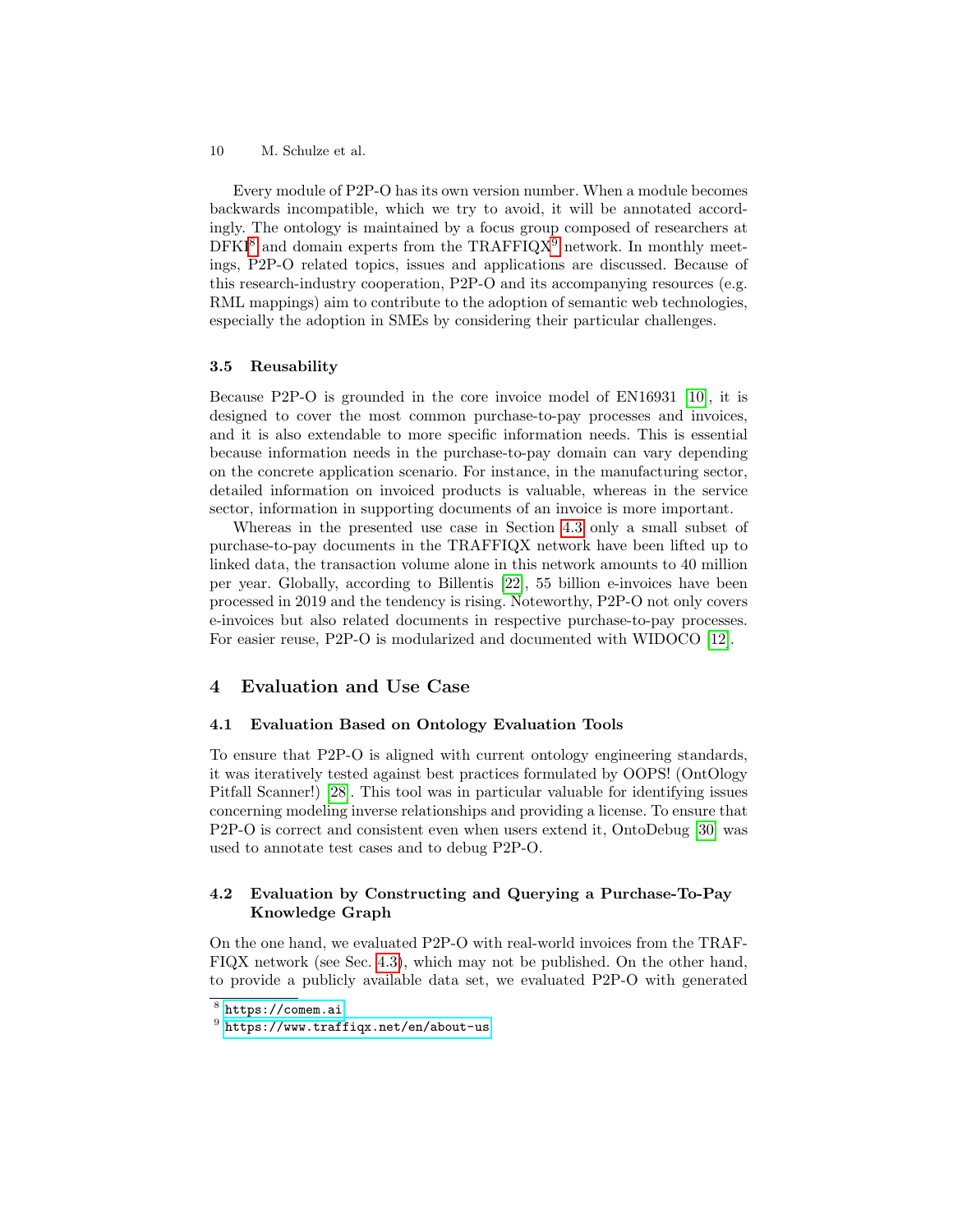test-invoices from our invoice-generator. With this generator it is possible to produce invoices and credit notes in different syntaxes, such as UBL v2.1<sup>[10](#page-10-0)</sup>. These invoices are inspired by the real ones and are in XML.

To construct purchase-to-pay knowledge graphs for evaluating competency questions (Sec. [3.1\)](#page-3-2), we created tailored RML mappings [\[7\]](#page-13-6) with the use of the CARML extension<sup>[11](#page-10-1)</sup>. It was additionally used because of its ability to deal with namespaces. Thus, we transformed heterogeneous XML-based invoices into semantic invoices. With provided RML mappings, organizations can immediately start experimenting with P2P-O and building purchase-to-pay knowledge graphs. Figure [4](#page-10-2) illustrates a part of a constructed knowledge graph in GraphDB<sup>[12](#page-10-3)</sup>. Shown is an excerpt of two invoices  $(0815-9923-1-a, 08315-93229-1)$ 1-a) and their relations to each other. Our RML mappings only assert that, for instance, an invoice line has an item; but because of enabled inference, the inverse property isItemOf is also available to traverse and query the knowledge graph. To evaluate competency questions (Tab. [1\)](#page-4-2), we executed respective SPARQL queries. Listing [1.1](#page-11-1) illustrates the federated query for retrieving items sold in cities with more than 50.000 inhabitants (competency question C15 in Tab. [1\)](#page-4-2).

<span id="page-10-2"></span>

Fig. 4: Screenshot of two synthetic sample invoices in a purchase-to-pay knowledge graph in GraphDB (<https://www.ontotext.com/products/graphdb/>).

<span id="page-10-0"></span> $^{10}$ <https://www.iso.org/standard/66370.html>

<span id="page-10-1"></span> $11$  <https://github.com/carml/carml>

<span id="page-10-3"></span><sup>12</sup> <https://www.ontotext.com/products/graphdb/>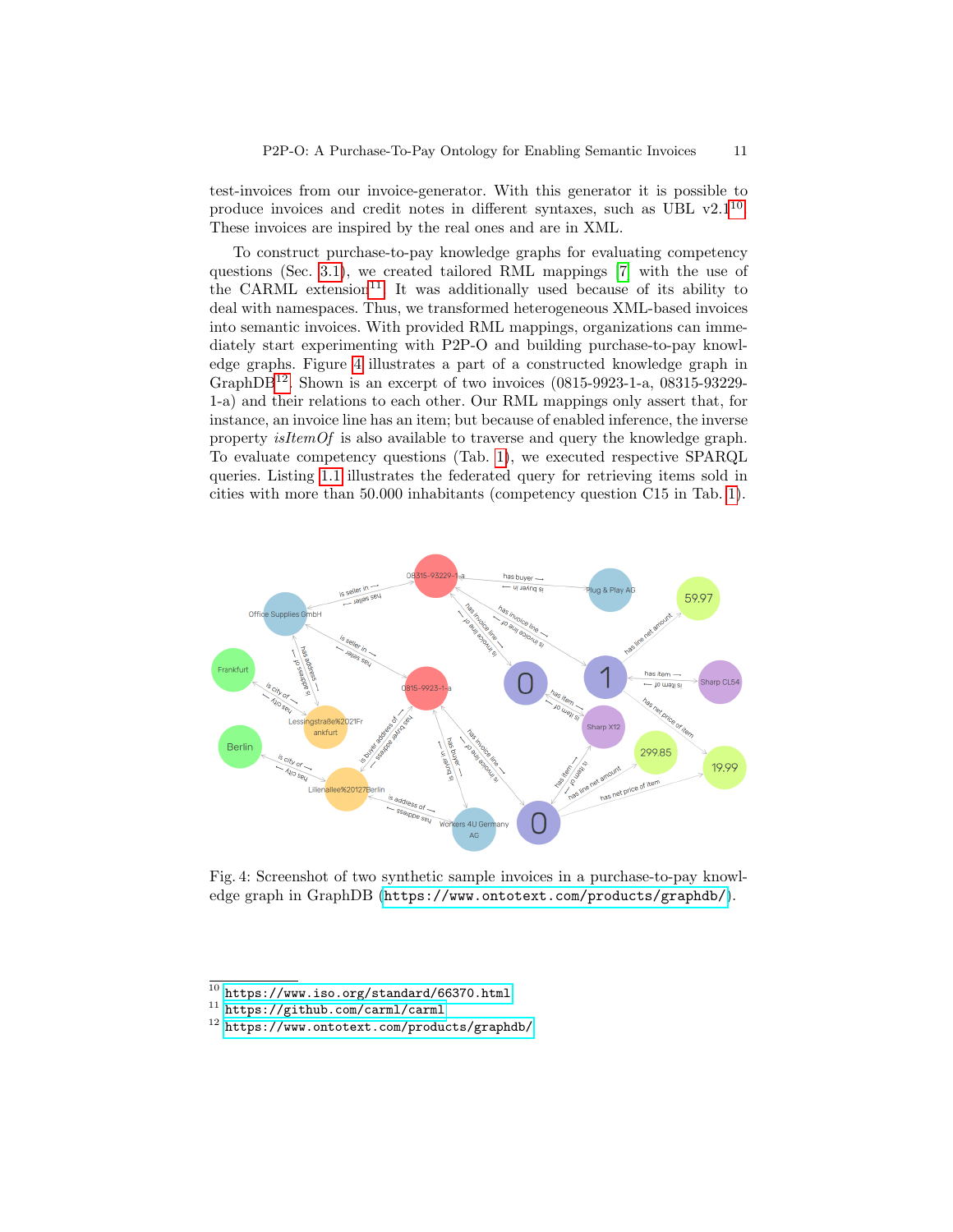<span id="page-11-1"></span>Listing 1.1: Federated SPARQL query for items sold in cities with more than 50.000 inhabitants by using P2P-O's vocabulary and DBpedia [\[2\]](#page-13-7).

```
PREFIX p2po−inv: <https://purl.org/p2p−o/invoice#><br>PREFIX p2po−line: <https://purl.org/p2p−o/documentline#>
PREFIX p2p0-org: <a href="https://p'uri.org/p2p-o/organization#>http://p'uri.org/p2p-o/organization#>">PREFIX p2p0-org: <a href="https://p'uri.org/p2p-o/organization#>">https://p'uri.org/p2p-o/organization#></a>PREFIX rdf: <http://www.w3.org/1999/02/22−rdf−syntax−ns#><br>PREFIX rdfs: <http://www.w3.org/2000/01/rdf−schema#>
PREFIX dbo: <http://dbpedia.org/ontology/>
select * where {
<h t t p s : / / comem . a i / o r g / O f f i c e %20 S u p p l i e s%20GmbH> p2po−in v : i s S e l l e r I n ? in v
      ,→ .
?inv p2po-inv : hasBuyerAddress ? buyerAddress ;
      p2po−inv : hasInvoiceLine ?invLine
? invLine p2po-line : hasItem ? item ;
            p2po-line:lineInvoicedQuantity ?qty ;
            p2po-line : hasLineNetAmount ?lineNetAmount .
? item rdfs: label ? itemLabel
?lineNetAmount rdfs:label ?amountLabel .
? buy er Address p2po-org : has City ? city
? city r dfs : label ? city Label
SERVICE <http://dbpedia.org/sparql>{
?dbCity a ?dbO
           rdfs: label ? cityLabel .
? dbCity dbo: population Total ? population
FILTER ((?dbO = dbo: City || ?dbO = dbo: Population >\leftrightarrow 50000) }}
```
## <span id="page-11-0"></span>4.3 Use Case: Applying P2P-O in a Corporate Memory System

After applying artificially generated invoices (Sec. [4.2\)](#page-9-3), we employed real-world invoices from the TRAFFIQX network. This network utilizes an internal intermediate format for their invoices which we exploited to convert 2000 of them into semantic invoices. This enabled the use within a knowledge description layer of a corporate memory such as the DFKI CoMem<sup>[13](#page-11-2)</sup>. CoMem is a corporate memory infrastructure realizing knowledge-based services using enterprise and personal knowledge graphs. With the Semantic Desktop ecosystem, it embeds these services into knowledge workers' working environments [\[23,](#page-14-12) [24\]](#page-14-3).

Therefore, P2P-O was published in the CoMem ontology server. A converter was added to the CoMem semantification service which then allowed populating knowledge graphs in CoMem's knowledge base. This enabled the usage of CoMem's existing knowledge services, such as proactive information delivery, semantic search, or ontology-based named entity recognition [\[20\]](#page-14-13). Thus, as a use case for a P2P-O-based knowledge service, we implemented a context-specific dashboard within CoMem. With widgets, the user can now grasp context-specific information of an entity, such as items on an invoice (Fig. [5\)](#page-12-1). From those widgets, a user can browse to other resources to see the knowledge space from those resources with other respective context-specific widgets.

<span id="page-11-2"></span> $\overline{13}$  <https://comem.ai>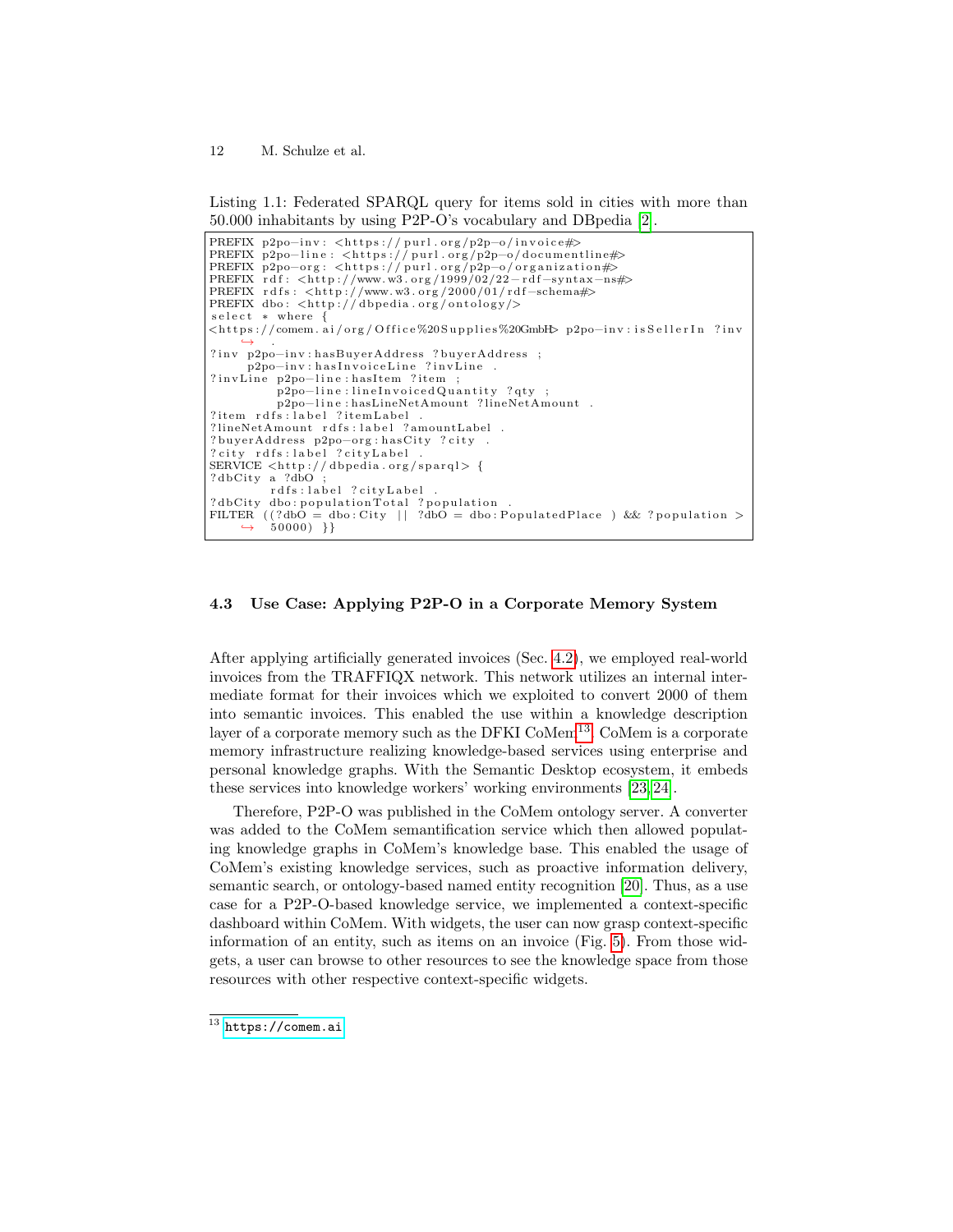<span id="page-12-1"></span>

| 4181698507 - Invoice Overvi    |                                             | 4181698507 - Process Context |            |            |                | <b>Invoice Lines</b>                |                |                   |  |
|--------------------------------|---------------------------------------------|------------------------------|------------|------------|----------------|-------------------------------------|----------------|-------------------|--|
| Reference<br>Number            | 4181698507                                  | Purchase<br>Order            | 4171622070 | 12.03.2018 | Search         |                                     |                | ۸                 |  |
| Sender                         | <b>BusinessStore</b><br><b>Germany GmbH</b> | Credit<br>Note               | 5091249651 |            |                |                                     | <b>Article</b> |                   |  |
| Receiver                       | <b>HOT + COLD Germany</b><br>GmbH           |                              |            |            | Position<br>٠  | <b>Article</b>                      | Anzahl         | Price             |  |
| <b>Invoice Date</b>            | 22.03.2018                                  |                              |            |            |                | Buerofix<br>5678                    | $\overline{2}$ | 0.18              |  |
| <b>Delivery Date</b>           | 22.03.2018                                  |                              |            |            | $\overline{c}$ | <b>HP Laser</b><br>Jet HX<br>Toner  | 8              | 138,0%            |  |
| <b>Total Invoice</b><br>Amount | 18768.05                                    |                              |            |            | 3              | Logitec<br>DH 455                   | 23             | 16,04             |  |
| <b>Total Article</b><br>Amount | 17428,66                                    |                              |            |            | 4              | <b>Beitz</b><br>Green               | 4              | 0.80              |  |
| Currency                       | <b>EUR</b>                                  |                              |            |            | 5              | Wonder<br>Flipchart-<br><b>Plus</b> | 10             | $9,96$ $\sqrt{ }$ |  |

Fig. 5: Excerpt from the context-specific dashboard within CoMem with synthetic sample data.

## <span id="page-12-0"></span>5 Comparison to Related Resources

Semantic technologies in e-procurement, which includes purchase-to-pay processes, are widely recognized for integrating heterogeneous data [\[29\]](#page-15-13). In subdomains of e-procurement such as e-awarding [\[29\]](#page-15-13), ontologies and knowledge services have been successfully applied. For instance, the LOTED2 ontology [\[8\]](#page-14-14) for tenders. Neˇcask´y et al. [\[26\]](#page-15-14) present an ontology-based knowledge service for filling out contracts. In purchase-to-pay processes, however, although knowledge work is essential [\[19\]](#page-14-0), ontology-based knowledge services are largely neglected.

The work of Escobar-Vega et al. [\[11\]](#page-14-15) addresses semantic invoices in particular. Their approach is to create an ontology out from Mexican electronic invoices with XSL Transformations. Therefore, this approach is rather document-oriented. Resources for creating semantic invoices and the ontology are not publicly available. FIBO [\[3\]](#page-13-2) is an established ontology in the field of finance with a broad scope. It provides, for instance, vocabulary for loans and investments but not for invoices or purchase-to-pay processes. Likewise, GoodRelations [\[17\]](#page-14-4) is an established ontology but in the field of e-commerce. It is well-suited to describe offers, products and prices. However, it also does not cover invoice specific vocabulary such as "item" and "invoice line" or a taxonomy for purchase-to-pay documents because this is not in the scope of GoodRelations. The upcoming e-procurement ontol- $\log y^{14}$  $\log y^{14}$  $\log y^{14}$  is an endeavor of the European Union towards a uniform vocabulary in the public e-procurement domain. In the current version 2.0.0, the concept of invoice and alike is also missing. Schema.org [\[16\]](#page-14-10) provides invoice related vocabulary. P2P-O may be able to extend it with more detailed vocabulary necessary for invoice processing as well as with vocabulary that allows to relate invoices to purchase-to-pay processes. Thus, vocabulary is provided that conceives invoices

<span id="page-12-2"></span> $\overline{^{14}$  <https://github.com/eprocurementontology/eprocurementontology>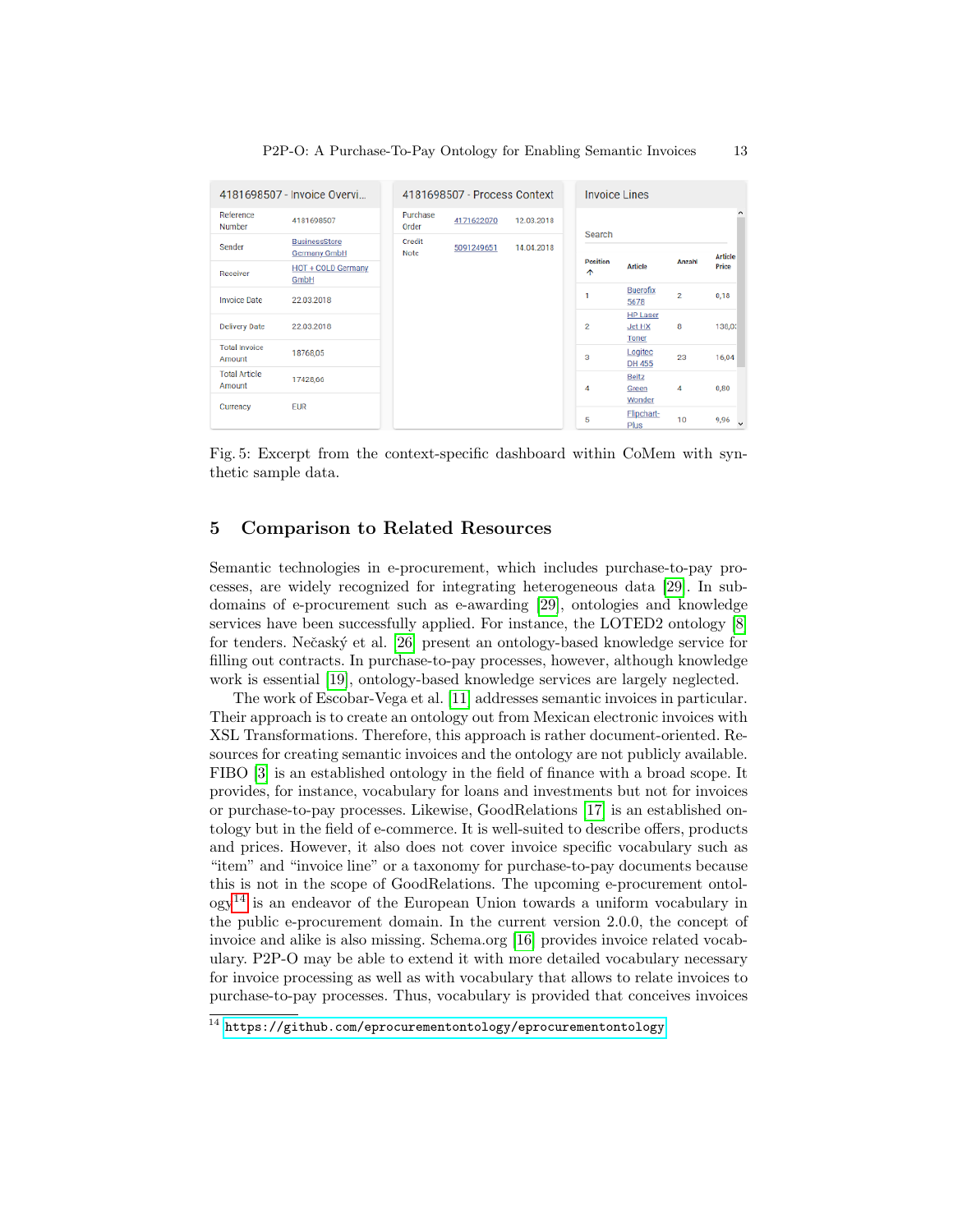as part of such processes. The Aggregated Invoice  $Ontology^{15}$  $Ontology^{15}$  $Ontology^{15}$ , a dedicated invoice ontology, is not accessible and thus not reusable anymore. However, it was constructed for a pharmaceutical case study and shows the merits and the need of shared invoice vocabulary [\[13,](#page-14-16) [14\]](#page-14-17).

# <span id="page-13-4"></span>6 Conclusion and Future Work

Owing to the shortcoming of dedicated purchase-to-pay ontologies, this paper presented P2P-O, a modularized ontology which reuses the core invoice model of the European Standard EN16931. To evaluate competency questions, a purchaseto-pay knowledge graph with RML technologies has been constructed and corresponding SPARQL queries executed. In contrast to other contributions, we also provided ready-to-use resources to enable organizations to generate semantic invoices. With a context-specific dashboard, a P2P-O-based knowledge service was illustrated. Its assistance allows an entity-centric view on invoice data by browsing a purchase-to-pay knowledge graph. Future research will focus on enhancing this assistance by applying P2P-O in real-time assistance scenarios and by incorporating other heterogeneous purchase-to-pay data such as business e-mails.

Acknowledgements This work was funded by the Investitions- und Strukturbank Rheinland-Pfalz (ISB) (project InnoProm) and the BMBF project SensAI (grantno. 01IW20007).

## References

- <span id="page-13-1"></span>1. Abecker, A., Bernardi, A., Hinkelmann, K., Kühn, O., Sintek, M.: Toward a technology for organizational memories. IEEE Intelligent Systems 13, 40–48 (1998)
- <span id="page-13-7"></span>2. Auer, S., Bizer, C., Kobilarov, G., Lehmann, J., Cyganiak, R., Ives, Z.: Dbpedia: A nucleus for a web of open data. In: The Semantic Web. pp. 722–735. Springer, Berlin, Heidelberg (2007)
- <span id="page-13-2"></span>3. Bennett, M.: The financial industry business ontology: Best practice for big data. Journal of Banking Regulation 14(3), 255–268 (2013)
- <span id="page-13-3"></span>4. Capgemini Consulting: Sepa: potential benefits at stake (2007), [https:](https://www.cep.eu/fileadmin/user_upload/cep.eu/Analysen_KOM/KOM_2009_471_SEPA/Capgemini-Report_on_SEPA__engl._.pdf) [//www.cep.eu/fileadmin/user\\_upload/cep.eu/Analysen\\_KOM/KOM\\_2009\\_471\\_](https://www.cep.eu/fileadmin/user_upload/cep.eu/Analysen_KOM/KOM_2009_471_SEPA/Capgemini-Report_on_SEPA__engl._.pdf) [SEPA/Capgemini-Report\\_on\\_SEPA\\_\\_engl.\\_.pdf](https://www.cep.eu/fileadmin/user_upload/cep.eu/Analysen_KOM/KOM_2009_471_SEPA/Capgemini-Report_on_SEPA__engl._.pdf), Last accessed 18 Dec 2020
- <span id="page-13-5"></span>5. DCMI Usage Board: DCMI Metadata Terms (2006), [https://www.dublincore.](https://www.dublincore.org/specifications/dublin-core/dcmi-terms/2006-12-18/) [org/specifications/dublin-core/dcmi-terms/2006-12-18/](https://www.dublincore.org/specifications/dublin-core/dcmi-terms/2006-12-18/), Last accessed 18 Dec 2020
- <span id="page-13-0"></span>6. Dengel, A., Maus, H.: Personalisierte wissensdienste: Das unternehmen denkt mit. IM+io Fachmagazin 3, 46–49 (2018)
- <span id="page-13-6"></span>7. Dimou, A., Sande, M.V., Colpaert, P., Verborgh, R., Mannens, E., de Walle, R.V.: Rml: A generic language for integrated rdf mappings of heterogeneous data. In: Proc. of the Workshop on Linked Data on the Web co-located with the 23rd Int'l World Wide Web Conf. CEUR Workshop Proc., vol. 1184. CEUR-WS.org (2014)

<span id="page-13-8"></span> $^{15}$  [http://ontologydesignpatterns.org/wiki/Ontology:Aggregated\\_Invoice\\_](http://ontologydesignpatterns.org/wiki/Ontology:Aggregated_Invoice_Ontology) [Ontology](http://ontologydesignpatterns.org/wiki/Ontology:Aggregated_Invoice_Ontology)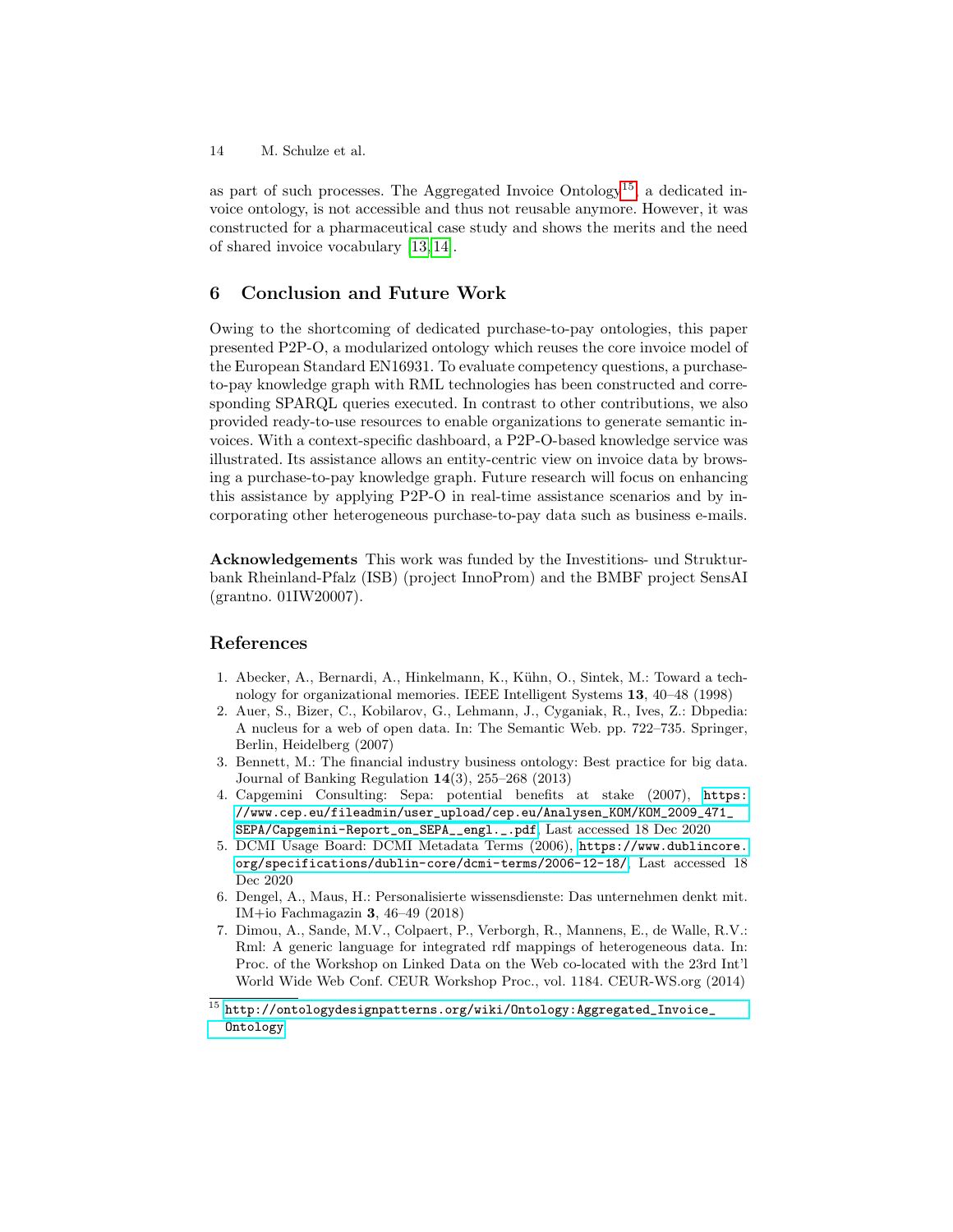- <span id="page-14-14"></span>8. Distinto, I., d'Aquin, M., Motta, E.: Loted2: An ontology of european public procurement notices. Semantic Web 7(3), 267–293 (2016)
- <span id="page-14-1"></span>9. Ehrlinger, L., Wöß, W.: Towards a definition of knowledge graphs. In: Proc. of the Posters and Demos Track of the 12th Int'l Conf. on Semantic Systems - SEMAN-TiCS2016. CEUR Workshop Proceedings, vol. 1695. CEUR-WS.org (2016)
- <span id="page-14-5"></span>10. EN 16931-1:2017: Electronic invoicing - part 1: Semantic data model of the core elements of an electronic invoice. Standard, European Committee for Standardization (2017)
- <span id="page-14-15"></span>11. Escobar-Vega, L.M., Zaldivar-Carrillo, V., Villalon-Turrubiates, I.: Semantic invoice processing. Journal of Intelligent & Fuzzy Systems 34, 2913–2922 (2018)
- <span id="page-14-11"></span>12. Garijo, D.: Widoco: a wizard for documenting ontologies. In: International Semantic Web Conference. pp. 94–102. Springer, Cham (2017)
- <span id="page-14-16"></span>13. Gómez-Pérez, J.M., Méndez, V.: Towards supporting interoperability in e-invoicing based on semantic web technologies. In: Handbook of Research on E-Business Standards and Protocols: Documents, Data and Advanced Web Technologies, pp. 705–724. IGI Global (2012)
- <span id="page-14-17"></span>14. Gómez-Pérez, J.M., Mendez, V., Candini, J., Muñoz, J.C.: Electronic invoice management in the pharmaceutical sector: The pharmainnova case. In: Ontology Engineering in a Networked World, pp. 407–422. Springer (2012)
- <span id="page-14-7"></span>15. Grüninger, M., Fox, M.S.: The Role of Competency Questions in Enterprise Engineering, pp. 22–31. Springer US, Boston, MA (1995)
- <span id="page-14-10"></span>16. Guha, R.V., Brickley, D., Macbeth, S.: Schema.org: Evolution of structured data on the web. Communications of the ACM  $59(2)$ , 44–51 (2016)
- <span id="page-14-4"></span>17. Hepp, M.: Goodrelations: An ontology for describing products and services offers on the web. In: Knowledge Engineering: Practice and Patterns, 16th Int'l Conf., EKAW 2008, Acitrezza, Italy, September 29 - October 2, 2008. Proc. Lecture Notes in Computer Science, vol. 5268, pp. 329–346. Springer (2008)
- <span id="page-14-8"></span>18. Hitzler, P., Gangemi, A., Janowicz, K., Krisnadhi, A., Presutti, V. (eds.): Ontology Engineering with Ontology Design Patterns - Foundations and Applications, Studies on the Semantic Web, vol. 25. IOS Press (2016)
- <span id="page-14-0"></span>19. Jain, K., Woodcock, E.: A road map for digitizing source-to-pay (2017), [https://www.mckinsey.com/business-functions/operations/our-insights/](https://www.mckinsey.com/business-functions/operations/our-insights/a-road-map-for-digitizing-source-to-pay) [a-road-map-for-digitizing-source-to-pay](https://www.mckinsey.com/business-functions/operations/our-insights/a-road-map-for-digitizing-source-to-pay), Last accessed 18 Dec 2020
- <span id="page-14-13"></span>20. Jilek, C., Schröder, M., Novik, R., Schwarz, S., Maus, H., Dengel, A.: Inflectiontolerant ontology-based named entity recognition for real-time applications. In: 2nd Conf. on Language, Data and Knowledge (LDK 2019), Leipzig, Germany, May 20-23, 2019. OpenAccess Series in Informatics (OASIcs), vol. 70, pp. 11:1–11:14. Schloss Dagstuhl – Leibniz-Zentrum für Informatik  $(2019)$
- <span id="page-14-2"></span>21. Jilek, C., Schröder, M., Schwarz, S., Maus, H., Dengel, A.: Context spaces as the cornerstone of a near-transparent and self-reorganizing semantic desktop. In: The Semantic Web: ESWC 2018 Satellite Events. pp. 89–94. Springer (2018)
- <span id="page-14-6"></span>22. Koch, B.: The e-invoicing journey 2019-2025 (2019), [https://www.billentis.com/](https://www.billentis.com/The_einvoicing_journey_2019-2025.pdf) [The\\_einvoicing\\_journey\\_2019-2025.pdf](https://www.billentis.com/The_einvoicing_journey_2019-2025.pdf)
- <span id="page-14-12"></span>23. Maus, H., Jilek, C., Schwarz, S.: Remembering and forgetting for personal preservation. In: Personal Multimedia Preservation: Remembering or Forgetting Images and Video, pp. 233–277. Springer (2018)
- <span id="page-14-3"></span>24. Maus, H., Schwarz, S., Dengel, A.: Weaving personal knowledge spaces into office applications. In: Integration of Practice-Oriented Knowledge Technology: Trends and Prospectives, pp. 71–82. Springer (2013)
- <span id="page-14-9"></span>25. McDaniel, M., Storey, V.C.: Evaluating domain ontologies: Clarification, classification, and challenges. ACM Comput. Surv. 52(4), 70:1–70:44 (2019)